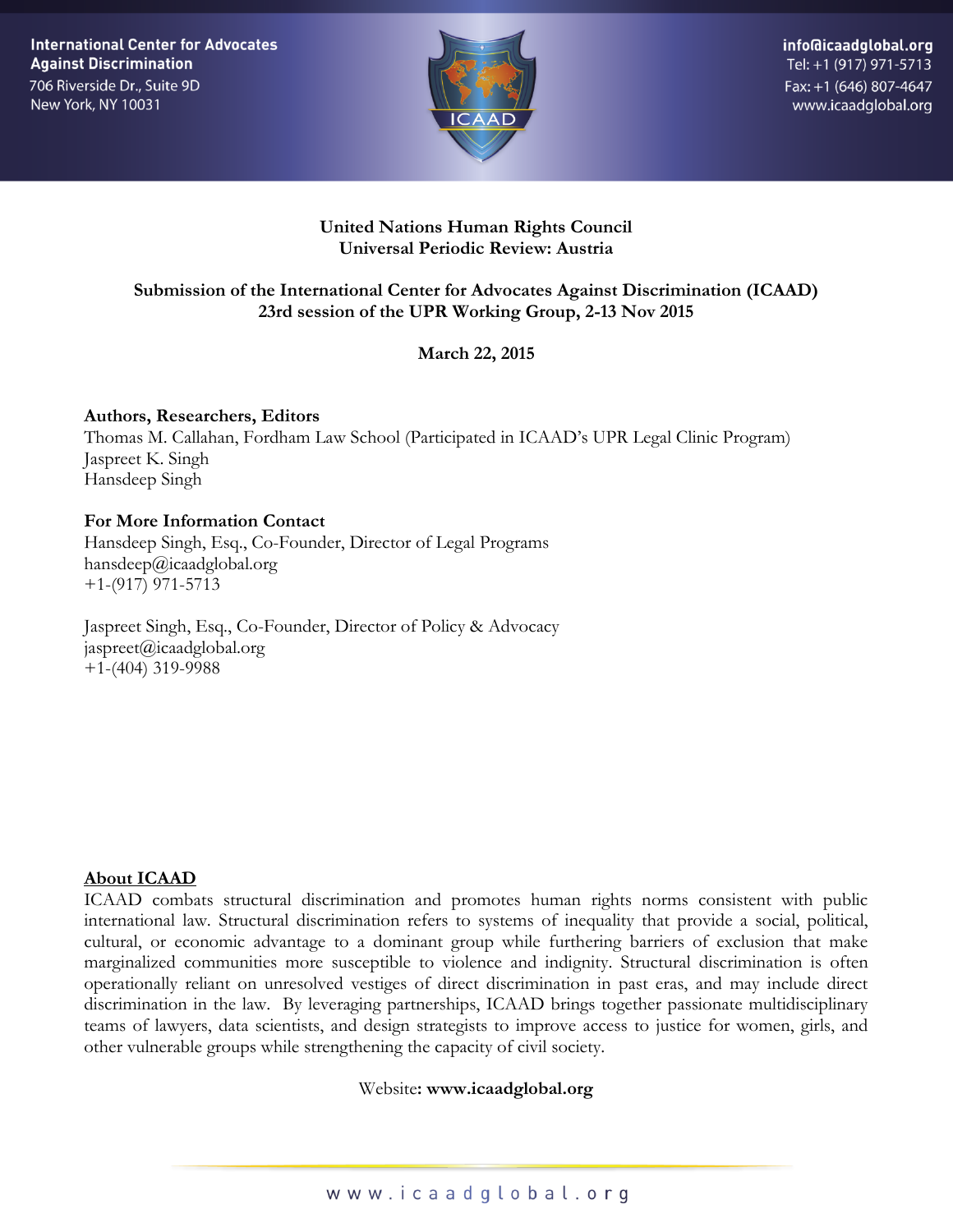### **United Nations Human Rights Council Universal Periodic Review: Austria**

### **Executive Summary**

Despite the presumptions that come with its status as a developed Western European state, Austria has been criticized over its weak implementation of measures to reduce sexual and gender based violence against women and increase the protection of minorities and their rights. One of these is the implementation of a national action plan, the quantifiable effects of which have been difficult to measure. Austria has also created legislative protections for ethnic minorities like the Slovenians in the country's South, but has similarly been criticized for lack of implementation – even in the face of federal court decisions. Meanwhile, the status of the Roma people in Austria is concerning in regards to acceptance, access to language, and the preservation of culture. A variety minorities, ethnic and religious, report hate crimes and xenophobic attacks.

Drawing on ICAAD's research, this submission highlights issues of structural discrimination that impact Austria's women and minorities. The research examines Austria's compliance with its international human rights obligations, and follows up on the implementation of recommendations accepted during the last Universal Periodic Review; covering: women in the labor market, violence against women and domestic violence generally, racism and xenophobia, the status of the country's Slovenian minority, and the rights of Roma people in Austria.

## **I. Women's Rights Issues**

# **A. Women in the Labor Market**

# **1. Systemic Discrimination**

(1) In 2010, Austria created a National Action Plan for the advancement of women. However, in its first Universal Periodic Review (January 2011), multiple states (e.g., from Colombia, Cuba, Trinidad & Tobago, Algeria, the Republic of Korea, Bosnia & Herzegovina, and Mexico)<sup>1</sup>issued recommendations specifically drawing attention to the gender disparity in workplaces nationwide. Austria accepted these recommendations.

### **2. State Response**

(2) In 2010, with the stated aim of advancing the place of women nationally, Austria created a so-called National Action Plan on Gender Equality in the Labor Market.<sup>2</sup> Austria has also created quotas for stateowned and partially state-owned companies, requiring a certain percentage of board members are women. For companies that are at least 50% federally owned, at least a quarter of appointed board members must be women.<sup>3</sup> Austria has also created a quota for civil service workplaces, requiring that one half of staff be women.<sup>4</sup> Austria states that between 2012 and 2014, it spent 15 million euro annually in expanding access to childcare in a bid to improve conditions for working mothers.<sup>5</sup>

# **3. Remaining Challenges**

(3) The National Action Plan on Gender Equality in the Labor Market is a welcome development. However, the fact that Austria had to answer multiple recommendations from states representing a wide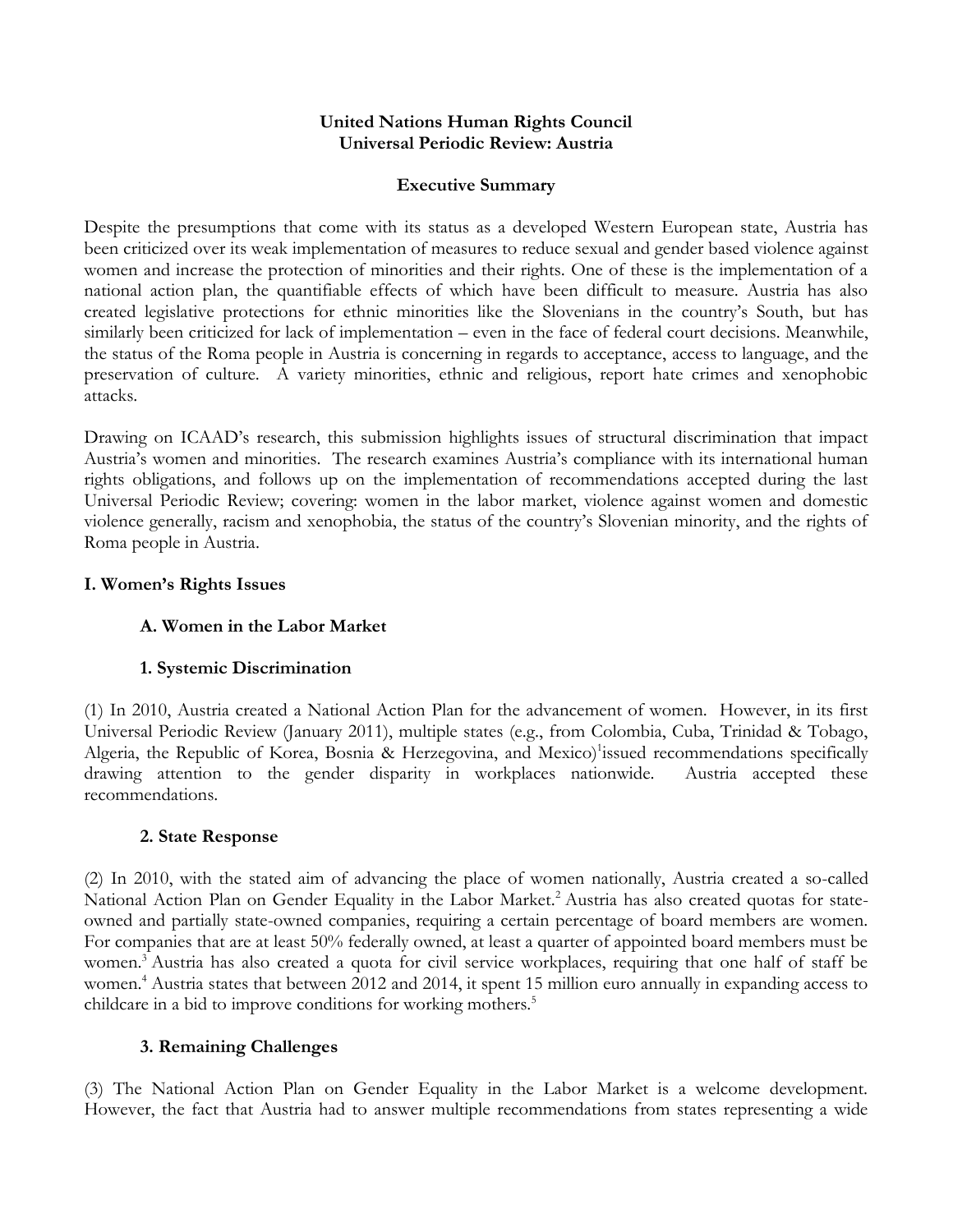variety of political systems and geographic locations *after* creating the National Action Plan indicates some trouble with implementation of the 55 concrete measures outlined in the 2010 Plan.

## **4. Recommendations**

(4) Austria must align its policies and practices with its obligations under CEDAW, to which it is a party, and in pursuance of its own policies regarding the status of women. Concretely, Austria should publish data relating to the increased, or not, presence of women in workplaces around the country. CEDAW Article 2 contains plenty of starting-point recommendations Austria may consider in this campaign.

(5) If any particular region or municipality is in violation of, for example, the quota systems for women, the federal government should correct this through the court system. Austria should continue its commendable awareness of the difficulties women generally and working mothers and minorities in particular face in career advancement.

# **B. Violence Against Women**

## **1. Systematic Discrimination**

(6) Violence against women, particularly in the context of domestic violence, is a well-documented problem in Austria. According to Women Against Violence Europe's 2012 Country Report:

The first national prevalence of violence survey conducted in Austria in 2011 indicated that the majority of women in Austria suffer from psychological violence, sexual harassment and physical violence. Furthermore, nearly 30% of women have experienced sexual violence. Domestic violence and intimate partner violence are also common in Austria as 29.1%, 10.7% and 44.6% of women suffer from physical, sexual and psychological violence from their intimate partners, while 25.2%, 2.7% and 37.2% suffer from violence committed against them by other relatives.<sup>6</sup>

(7) Austria accepted recommendations form Switzerland and Canada in particular calling for better enforcement of its domestic violence laws. Canada's recommendation called on Austria to strengthen its efforts to prevent and sanction domestic violence.<sup>7</sup>

### **2. State Response**

(8) Austria, which has ratified CEDAW, claims to have a "strong legal framework" in place to combat domestic violence, founded in the Second Federal Act of the Protection Against Violence in the Family.<sup>8</sup> Meanwhile, the Criminal Code contains sections allowing a court to issue restraining orders to abusive partners (e.g., § 107b).

(9) Law enforcement officers also undergo required trainings and "awareness-raising" measures related to domestic violence, trafficking, and other issues disproportionately affecting women. In the same vein, new judges undergo two-week trainings within domestic violence intervention facilities or shelters for victims.<sup>9</sup>

(10) In July 2013, Austria ratified the Council of Europe Convention on Preventing and Combating Violence Against Women and Domestic Violence (CAHVIO).<sup>10</sup> One material consequence of this is the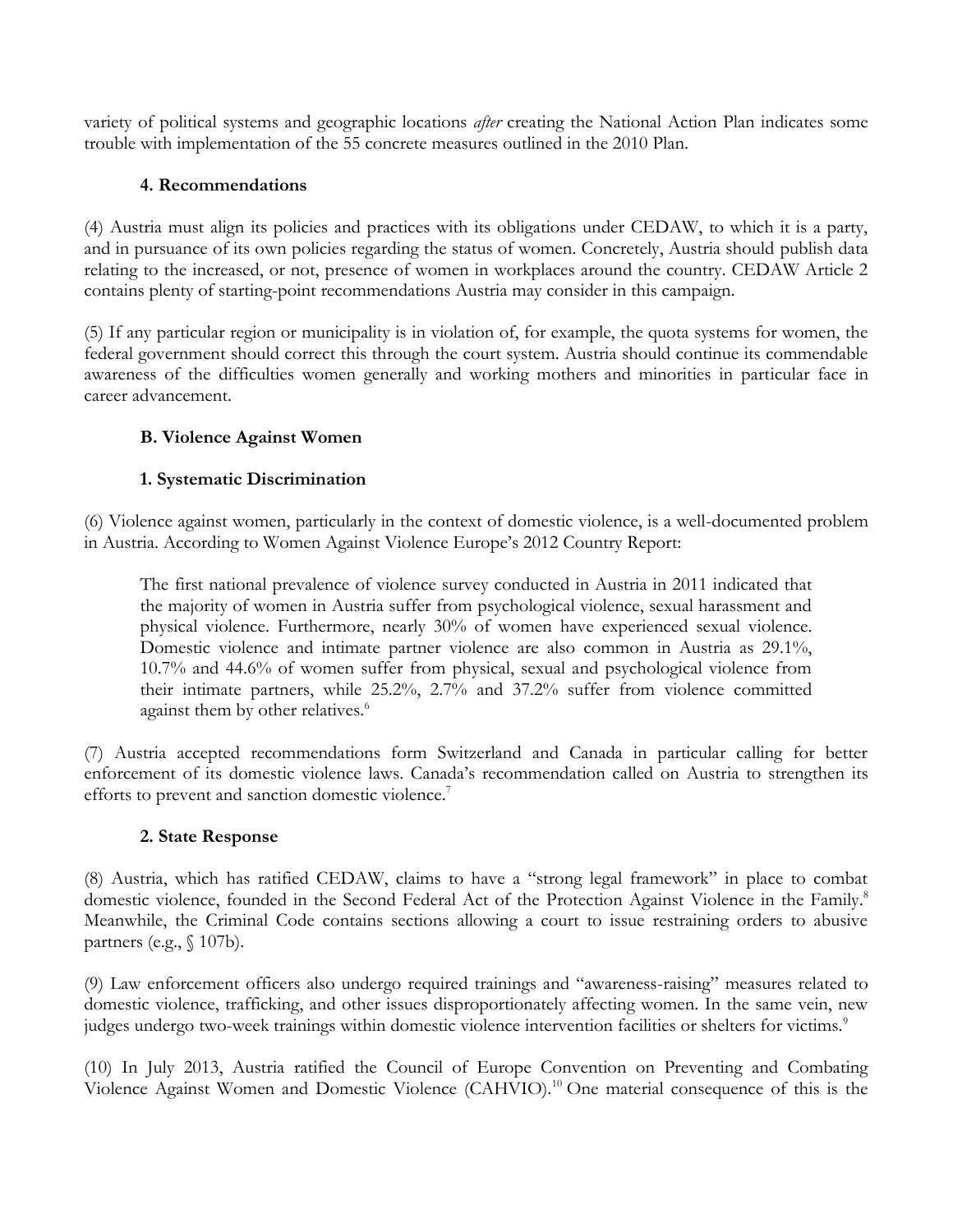presence of domestic violence desks at public prosecutors' offices. There is also a national women's help line that operates 24/7 and is funded by the Ministry of Women's Affairs.

# **3. Remaining Challenges**

(11) Austria's "strong legal framework" would be greatly bolstered by better data collection. While there is plenty of literature on statutes and other policies in place, Austria has provided little information in the way of concrete numbers on the increase or decrease of incidences of sexual and gender based violence; or other indicia that would provide a useful framework to fully understanding how women's access to justice and ability to seek redress is being improved.

### **4. Recommendation**

(12) Austria should prove the effectiveness of its policies by publishing concrete data, and identify problem areas with implementation. One special area of concern is victim intake. Austria should take measures to ensure the presence of women in police stations and prosecutors' offices is a safe space in which they can file complaints. While the legislative measures are commendable, Austria must prioritize the pre-prosecution process so that victims of domestic violence are aware of the resources available to them and are incentivized to report such violence. Another area of concern is a need for psychological counseling and support services. Echoing the Council of Europe's Taskforce Recommendations, there is a need for additional women's shelters.<sup>11</sup> The number of shelters (30) falls short of what is required to adequately address the need according to the Wave-Network.

## **II. Minority Rights Issues**

# **A. Xenophobia**

### **1. Systematic Discrimination**

(13) Austria does not do enough to collect and/or report disaggregated data on racist, xenophobic, or otherwise discriminatory acts or incidents, according to a rejected recommendation from Brazil,<sup>12</sup> and a nearly identical, but accepted, recommendation from the Russian Federation.<sup>13</sup> Roma, Turkish, Muslim, and Jewish minorities collectively reported over 100 hate crimes to police in 2013, but xenophobic incidents often go unreported.<sup>14</sup>

(14) Austria has been criticized by recommending States for its apparently lax treatment of neo-Nazi and other ultra-right and xenophobic incidents targeting members of minority groups.<sup>15</sup> At the UPR, multiple recommending states (for example Indonesia and the Russian Federation) noted Austria's failure to censure public figures who have incited to violence on ethnic or national grounds.<sup>16</sup> Meanwhile, Israel called on Austria to draft or amend national legislation treating incitement to hatred and attacks against all minority groups.<sup>17</sup>A recommendation from Pakistan referred to a "tendency" among Austrian political figures to target and stigmatize ethnic minorities.<sup>18</sup>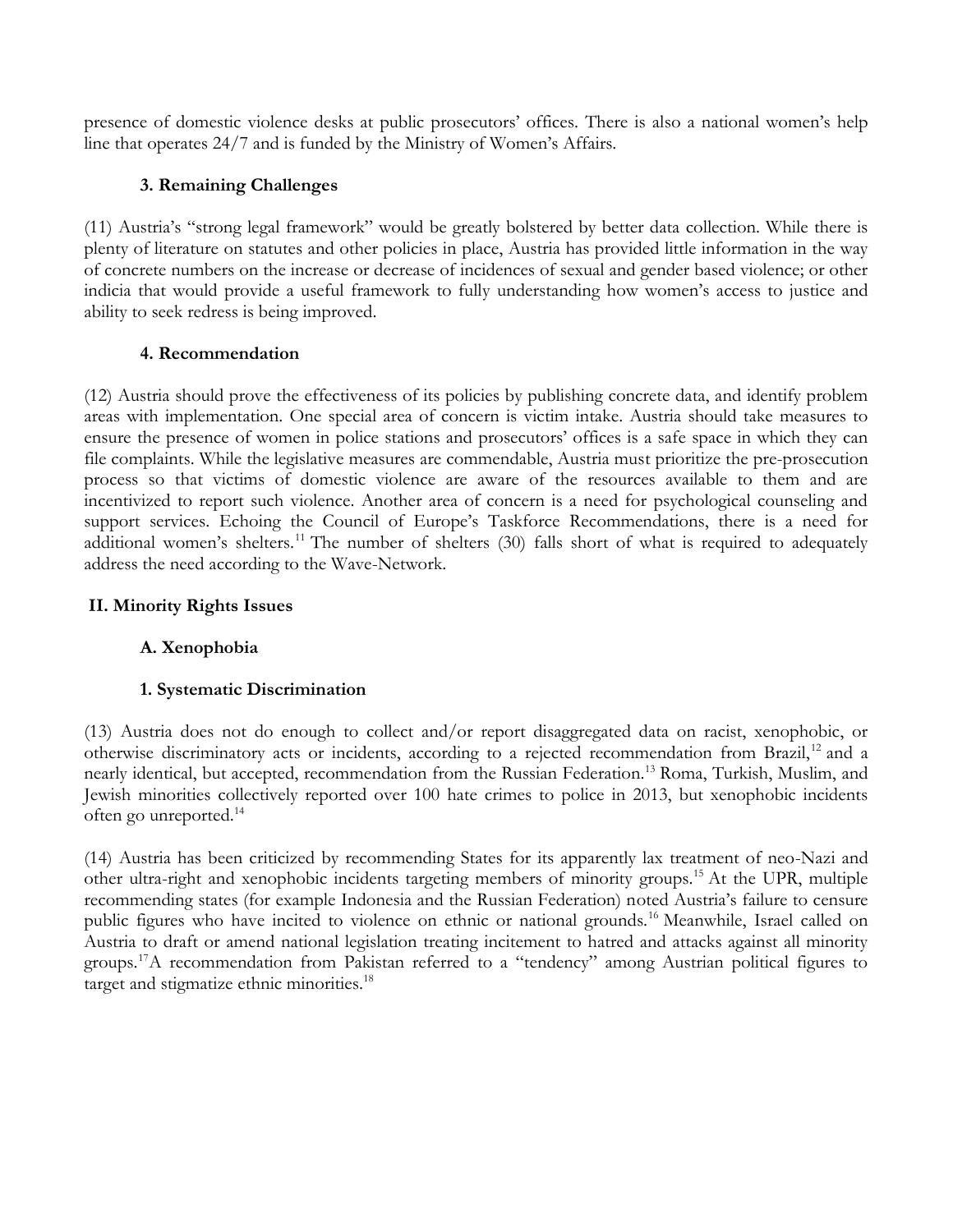#### **2. State Response**

(15) On follow-up, Austria noted a litany of laws purporting to combat xenophobia and public manifestations of xenophobia. For example, Criminal Code § 283 was amended following the first UPR in order to create a two-year prison penalty for incitement to hatred on ethnic grounds (Federal Law Gazette Vol. I No. 103/2011). The punishment is applied to "whoever publicly stirs up hatred or slanders" a protected group "in a manner violating human dignity."

(16) Meanwhile, the Federal Office for the Protection of the Constitution and Counter Terrorism keeps records of criminal convictions held to have been committed on racist or xenophobic motives. These are published in the Federal Agency for State Protection and Counter Terrorism's annual report.<sup>19</sup> Finally, a National Action Plan on Integration (NAP-I) is claimed to contain measures "to combat racism and xenophobia." $^{20}$ 

## **3. Remaining Challenges**

(17) One Austrian NGO, the Initiative Human Rights Now (IHRN), stated on follow-up that Austria has taken "no action" on racism and xenophobia and, worse, that the NAP-I actually "omits" the issue of racism and xenophobia.<sup>21</sup>

## **4. Recommendations**

(18) Austria must come into compliance with its obligations under CERD, to which it is a party, by ensuring that, in addition to writing laws criminalizing racist and xenophobic acts like incitement to hatred, those laws are strictly enforced. CERD Article 2 states as much.<sup>22</sup> This goes without saying for xenophobic acts of violence. Austria should also amend its existing legislation to explicitly address racism and xenophobia, if it claims that such laws are written to "combat" racism and xenophobia. There should also be trainings and "awareness-raising" for law enforcement and community relations programs implemented.

(19) In order come into compliance with CERD Article 5(b), Austria must put on paper, in the form of federal legislation, its intent to protect the rights of minorities from bias attacks.<sup>23</sup>

# **B. Status of Slovenians**

### **1. Systematic Discrimination**

(20) The Carinthian Slovenes are an indigenous Slovenian-speaking group in the southern state of Carinthia. Their status is guaranteed, in principle, by the Constitution of Austria. However, much of the protections Austria purports to offer seem incomplete. Their community leaders complain of funding levels for cultural institutions that are essentially nominal in nature. Another recommendation called on Austria to increase state funding for Carinthian Slovene cultural institutions to 1995 levels in real terms.<sup>24</sup> Slovenia and the United States both called on Austria to come into compliance with a ruling by the Constitutional Court of Austria to improve the status of Carinthian Slovenes.<sup>25</sup>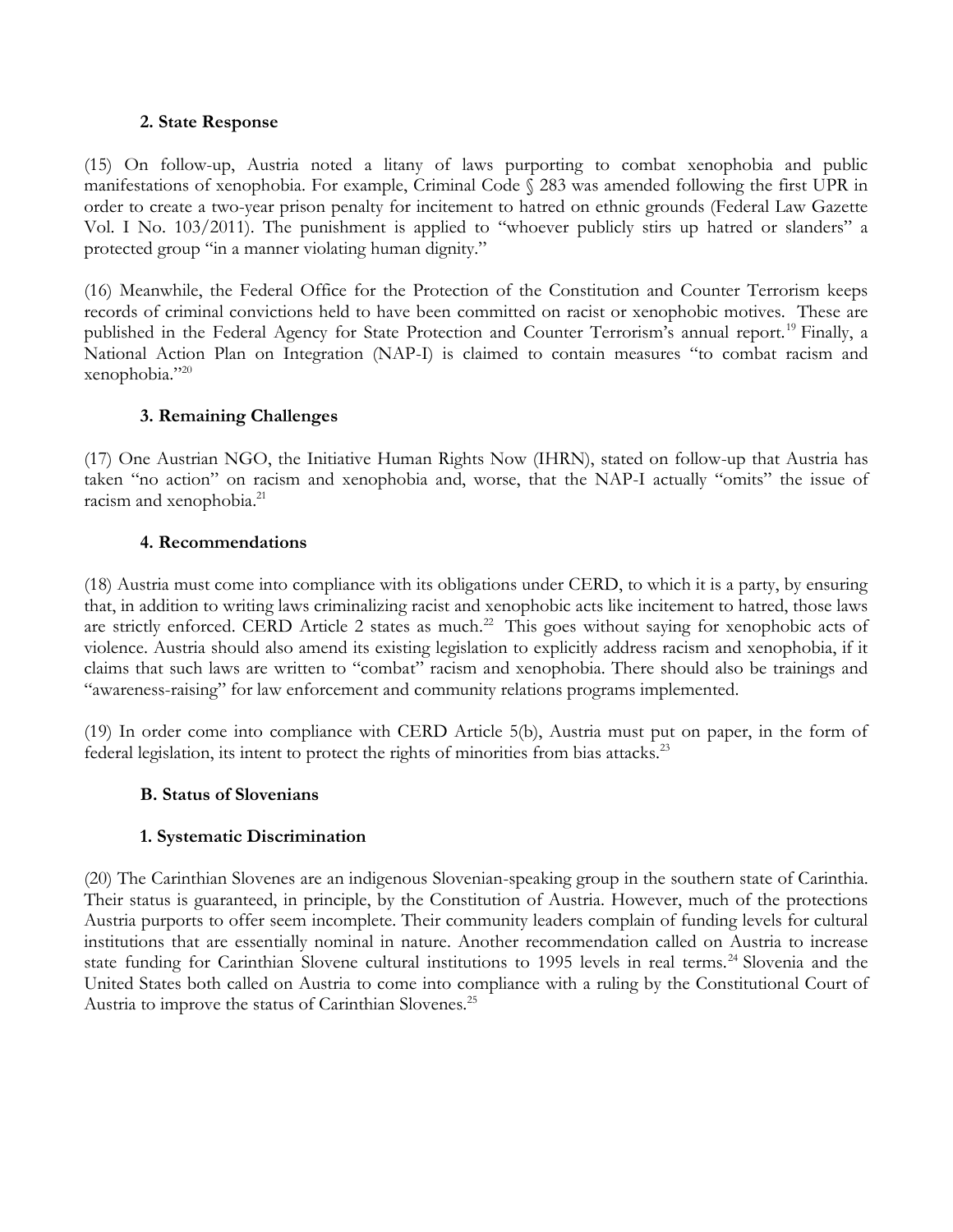### **2. State Response**

(21) Austria claims to be in compliance with the Constitutional Court ruling, pointing to 2011 amendments to the Ethnic Group Act.<sup>26</sup> Like other issues raised at the UPR, Austria has provided limited evidence of how these laws have been implemented and its impact on the Slovenian population.

## **3. Remaining Challenges**

(22) The Austrian Centre for Ethnic Groups (ACEG) is clear that recommendations calling for improvements to the treatment of the Carinthian Slovenes have not been realized.<sup>27</sup> In fact, ACEG states that the amendments to the Ethnic Group Act are actually just a revision of wording from the 1955 Treaty of Vienna.<sup>28</sup>

### **4. Recommendations**

(23) Austria must bring its policies and practices in line with its obligations under CERD, especially Article 5(b), by condemning violence and incitement to violence, and by ordering municipal authorities to comply with the national court ruling regarding the status of Slovenes in the Carinthia province.<sup>29</sup>

(24) Austria must also take steps to align its treatment of the Carinthian Slovenes with ICCPR Article 27, which guarantees minorities' rights to enjoy their culture and language. $30$ 

## **C. Status of Roma, Sinti, and Travellers (RSC)**

### **1. Systematic Discrimination:**

(25) Roma, Sinti, and Travellers (RSC) in Austria face the same problems as in other areas of Europe – direct discrimination in employment and other spheres, as well as trouble integrating generally. They are also often the target of hate or xenophobic violence. One recommending State notes Austria's failure to "ensure the full respect of the rights of migrants and minorities including the Roma" including by strengthening criminalization, investigation, and prosecution of acts of racial intolerance and xenophobia.<sup>31</sup>

(26) Austria rejected a recommendation by Ecuador that it "guarantee Roma children the right to education in their own language and in a relevant way to their own culture."<sup>32</sup>

### **2. State Response**

(27) On follow-up, Austria again points to administrative details without giving any concrete statistics or other information relating to the status of RSC people in Austria. For example, Austria states that it submitted a report to the ILO entitled *Roma in Austria – An EU Framework for National Roma Integration Strategies up to 2020* in 2012.<sup>33</sup>

### **3. Remaining Challenges**

(28) The IHRN notes "some changes" in Roma policy. <sup>34</sup> However, Austria has given no information indicating that anything has been done to improve the status of RSC people in Austria.